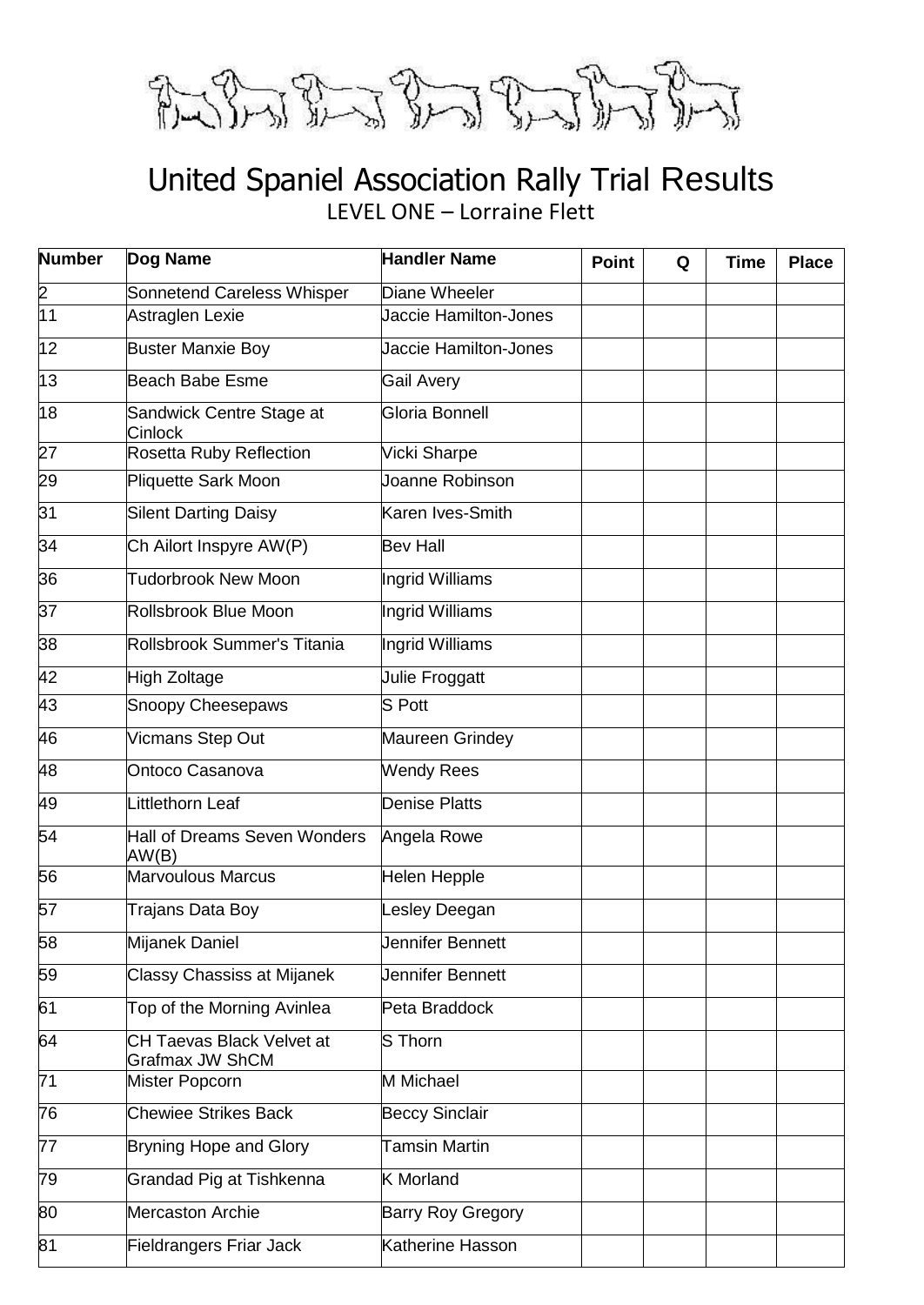| 83  | Fecimus World's My Oyster                           | Vikki Cleaver        |  |  |
|-----|-----------------------------------------------------|----------------------|--|--|
| 84  | Hett Set Go                                         | Vikki Cleaver        |  |  |
| 85  | <b>Skybluecavs New Beginnings</b>                   | Sabine Kanzaria      |  |  |
| 86  | <b>Acquitrino Phils Ruby</b>                        | Dawn Hatch           |  |  |
| 87  | Mianna's Cracklin Rose at Uptez Amelia Murray<br>JW |                      |  |  |
| 92  | Karbeni Nua Nema                                    | <b>Jude Bullen</b>   |  |  |
| 93  | Mizani Sola Florence                                | Louise Fergusson     |  |  |
| 95  | <b>Etarika Saffron Sherry</b>                       | Tracey Baxter        |  |  |
| 97  | Dulan Rossini                                       | <b>Ruth Barbour</b>  |  |  |
| 100 | <b>Fedsig's Blithe Spirit</b>                       | <b>Kirsty Stuart</b> |  |  |
| 101 | Bearsisheps Lunar Queen                             | <b>Betty Keepax</b>  |  |  |
| 103 | Iteru Riccia Tasimeno                               | Lynne Jung           |  |  |
| 104 | Ir Ch Iteru Riccia Vespolina                        | Lynne Jung           |  |  |
| 105 | Iteru Riccia Piatone                                | Lynne Jung           |  |  |
|     |                                                     |                      |  |  |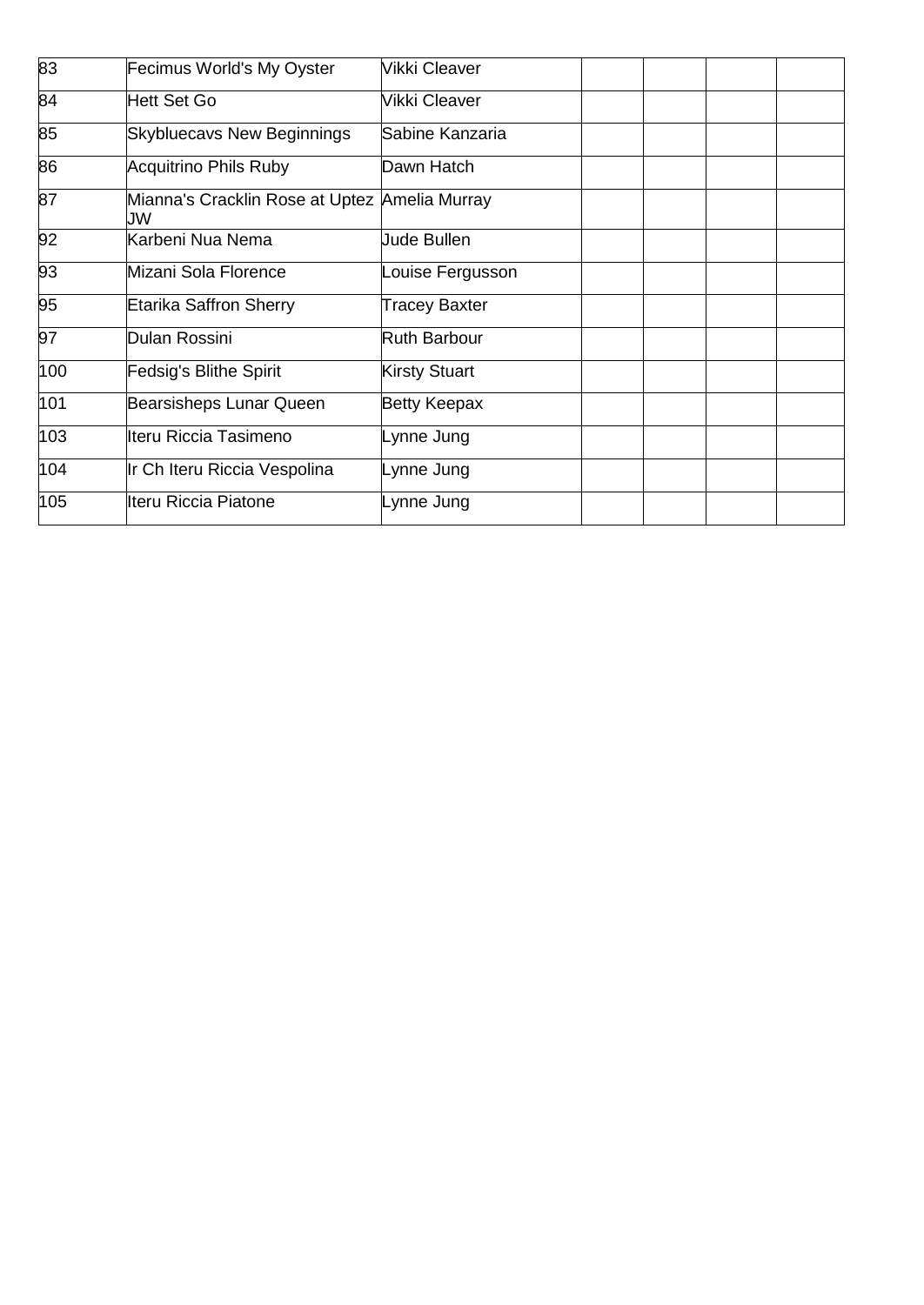### LEVEL TWO – Dawn Hawker

| <b>Number</b>   | Dog Name                                                      | <b>Handler Name</b>   | <b>Point</b> | Q         | <b>Time</b> | <b>Place</b>   |
|-----------------|---------------------------------------------------------------|-----------------------|--------------|-----------|-------------|----------------|
| 1               | <b>Velvet Breeze Pearl</b>                                    | <b>Jill North</b>     | 198          | Q         |             |                |
|                 | Sonnetend Careless Whisper                                    | Diane Wheeler         | 190          | Q         |             |                |
| $\frac{2}{11}$  | Astraglen Lexie                                               | Jaccie Hamilton-Jones | 201          | Q         |             |                |
| $\overline{12}$ | <b>Buster Manxie Boy</b>                                      | Jaccie Hamilton-Jones |              | AB        |             |                |
| $\overline{13}$ | Beach Babe Esme                                               | <b>Gail Avery</b>     | 198          | Q         |             |                |
| $\overline{20}$ | <b>Gellidown Hettie</b>                                       | <b>Gail Andrews</b>   |              | AB        |             |                |
| 26              | Erkenwyne Othello at Rosetta<br>RL <sub>1</sub>               | <b>Vicki Sharpe</b>   |              | <b>NQ</b> |             |                |
| $\overline{34}$ | Ch Ailort Inspyre AW(P)                                       | Bev Hall              | 208          | Q         | 1.30        | 1              |
| 35              | <b>Ailort Just The Ticket</b>                                 | Bev Hall              | 199          | Q         |             |                |
| 36              | <b>Tudorbrook New Moon</b>                                    | Ingrid Williams       | 203          | Q         |             |                |
| 37              | Rollsbrook Blue Moon                                          | Ingrid Williams       | 194          | Q         |             |                |
| $\overline{38}$ | Rollsbrook Summer's Titania                                   | Ingrid Williams       | 2.08         | Q         | 2.50        | $\overline{2}$ |
| 39              | <b>Trezven Evening Star Over</b><br><b>Chazlan Nov Ex RL1</b> | Linda Wild            |              | <b>WD</b> |             |                |
| $\overline{41}$ | Rossi of Ann                                                  | Ann Allen             | 204          | Q         | 1.37        | 5              |
| 48              | Ontoco Casanova                                               | <b>Wendy Rees</b>     | 202          | Q         |             |                |
| 49              | Littlethorn Leaf                                              | <b>Denise Platts</b>  |              | AB        |             |                |
| $\overline{52}$ | <b>Estrid Baylee at Pinkadees</b>                             | <b>Sue Pinkham</b>    | 203          | Q         |             |                |
| $\overline{54}$ | <b>Hall of Dreams Seven Wonders</b><br>AW(B)                  | Angela Rowe           | 197          | Q         |             |                |
| $\overline{55}$ | Alexbria Quahneah                                             | Jean Tomkinson        | 204          | Q         | 2.10        | 6              |
| 57              | Trajans Data Boy                                              | Lesley Deegan         | 205          | Q         |             | 4              |
| 63              | BE, NL, CH Grafmax Loius<br>Armstrong ShCM RL1EX              | S Thorn               | 206          | Q         |             | 3              |
| 65              | The Divine Chocolate Truffle                                  | Maureen McVitty       | 200          | Q         |             |                |
| $\overline{71}$ | Mister Popcorn                                                | M Michael             |              | <b>NQ</b> |             |                |
| 79              | Grandad Pig at Tishkenna                                      | <b>K</b> Morland      |              | AB        |             |                |
| 82              | Omagh Giddy Aunt RL1 EX                                       | Leanne Warren         | 199          | Q         |             |                |
| 83              | Fecimus World's My Oyster                                     | Vikki Cleaver         | 180          | Q         |             |                |
| 84              | Hett Set Go                                                   | <b>Vikki Cleaver</b>  |              | <b>NQ</b> |             |                |
| 87              | Mianna's Cracklin Rose at Uptez Amelia Murray<br>JW           |                       |              | AB        |             |                |
| $\overline{88}$ | Sir Malachi                                                   | Jade Ingram           |              | <b>NQ</b> |             |                |
| 94              | <b>Carlover Opik</b>                                          | Dorothy Holden        | 203          | Q         |             |                |
| 97              | Dulan Rossini                                                 | <b>Ruth Barbour</b>   |              | AB        |             |                |
| 98              | <b>Ready Teddy Go Ribblesmere</b>                             | Jean Dickenson        |              | AB        |             |                |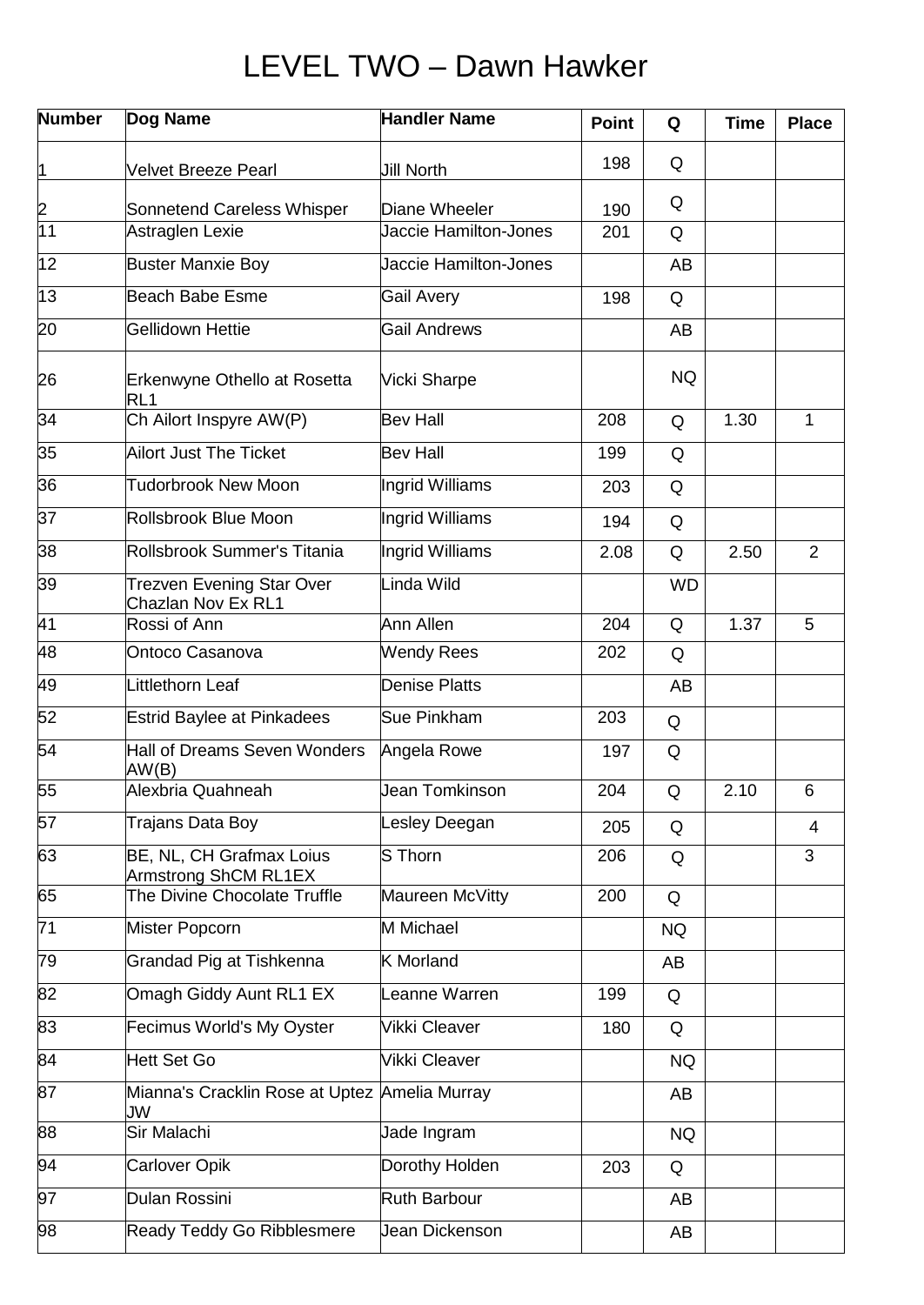| 99  | Fedsig the Giant       | <b>Kirsty Stuart</b> | 199 |           |  |
|-----|------------------------|----------------------|-----|-----------|--|
| 100 | Fedsig's Blithe Spirit | <b>Kirsty Stuart</b> |     | <b>WD</b> |  |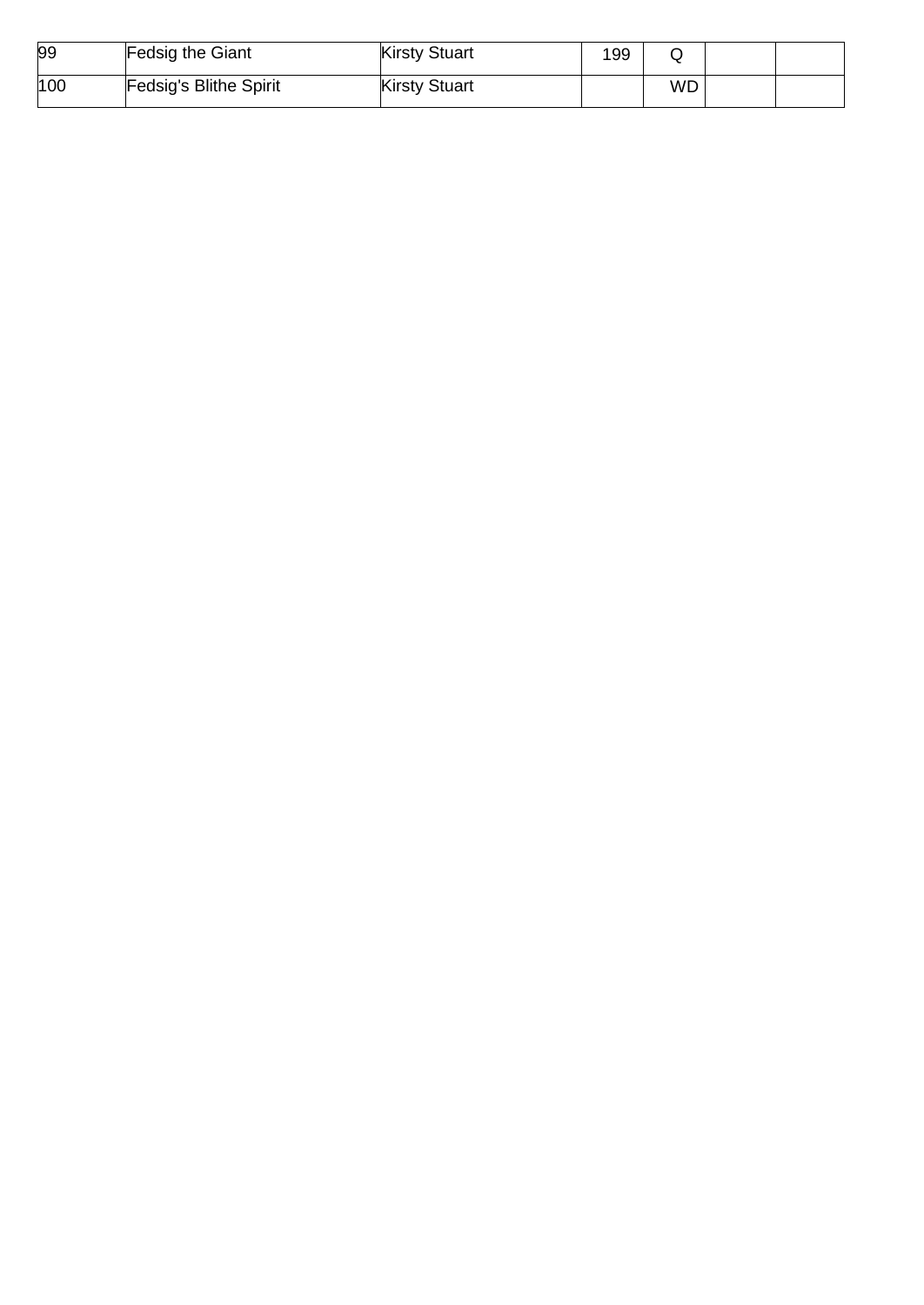### LEVEL 3 – Chris Thomas

| <b>No</b>       | Dog Name                                                       | <b>Handler Name</b>              | <b>Points</b> | Q         | <b>Time</b> | <b>Place</b>   |
|-----------------|----------------------------------------------------------------|----------------------------------|---------------|-----------|-------------|----------------|
| $\overline{1}$  | <b>Velvet Breeze Pearl</b>                                     | <b>Jill North</b>                | 196           | Q         |             | 4              |
| 6               | Donburg Sugar in Love                                          | C & J Phillips                   |               | <b>NQ</b> |             |                |
| 7               | Shirmontana Salix                                              | C & J Phillips                   | 193           | Q         |             | 5              |
| 9               | Tooralie masquerade at Craygill<br>RL <sub>2</sub> EX          | Jean Tuck                        | 203           | Q         |             | $\overline{2}$ |
| 15              | Rosie of Windermere                                            | <b>Harold Latusek</b>            | 189           | Q         |             |                |
| 17              | Indy Go of Delphinia                                           | Sue Brown                        | 189           | Q         |             |                |
| 24              | Svetlana Shining Moon                                          | Huw Owen                         |               | AB        |             |                |
| $\overline{26}$ | Erkenwyne Othello at Rosetta RL2                               | <b>Vicki Sharpe</b>              |               | <b>NQ</b> |             |                |
| $\overline{30}$ | <b>Foxfold Shadow Dancer</b>                                   | <b>Wendy Bonnick</b><br>198<br>Q |               |           | 3           |                |
| 40              | Chazlans Little White Dove RL2 EX Linda Wild                   |                                  | 205           | Q         |             | 1              |
| 44              | <b>Bordertime Melting Moments</b>                              | <b>Julia Reeves</b>              |               | AB        |             |                |
| 45              | Zaid De Luco                                                   | <b>Bev Stevens</b>               |               | <b>NQ</b> |             |                |
| 53              | <b>Talanors Fantasy Dreams for</b><br>Pinkadees                | Sue Pinkham                      |               | <b>NQ</b> |             |                |
| 65              | The Divine Chocolate Truffle                                   | Maureen McVitty                  |               | <b>NQ</b> |             |                |
| $\overline{72}$ | Monamatapa Ngozi Ntombi                                        | <b>Claire Price</b>              |               | <b>NQ</b> |             |                |
| $\overline{78}$ | Jimdi Double O'Seven at Tishkenna K Morland<br>RL <sub>2</sub> |                                  |               | <b>AB</b> |             |                |
| 90              | Nelgekio Almost An Angel RL2                                   | <b>Julie Nelson</b>              |               | <b>NQ</b> |             |                |
| 91              | Gaesten Desirable Dive at Nelgekio Uulie Nelson                |                                  |               | <b>WD</b> |             |                |
| 99              | <b>Fedsig the Giant</b>                                        | <b>Kirsty Stuart</b>             | 190           | Q         |             | 6              |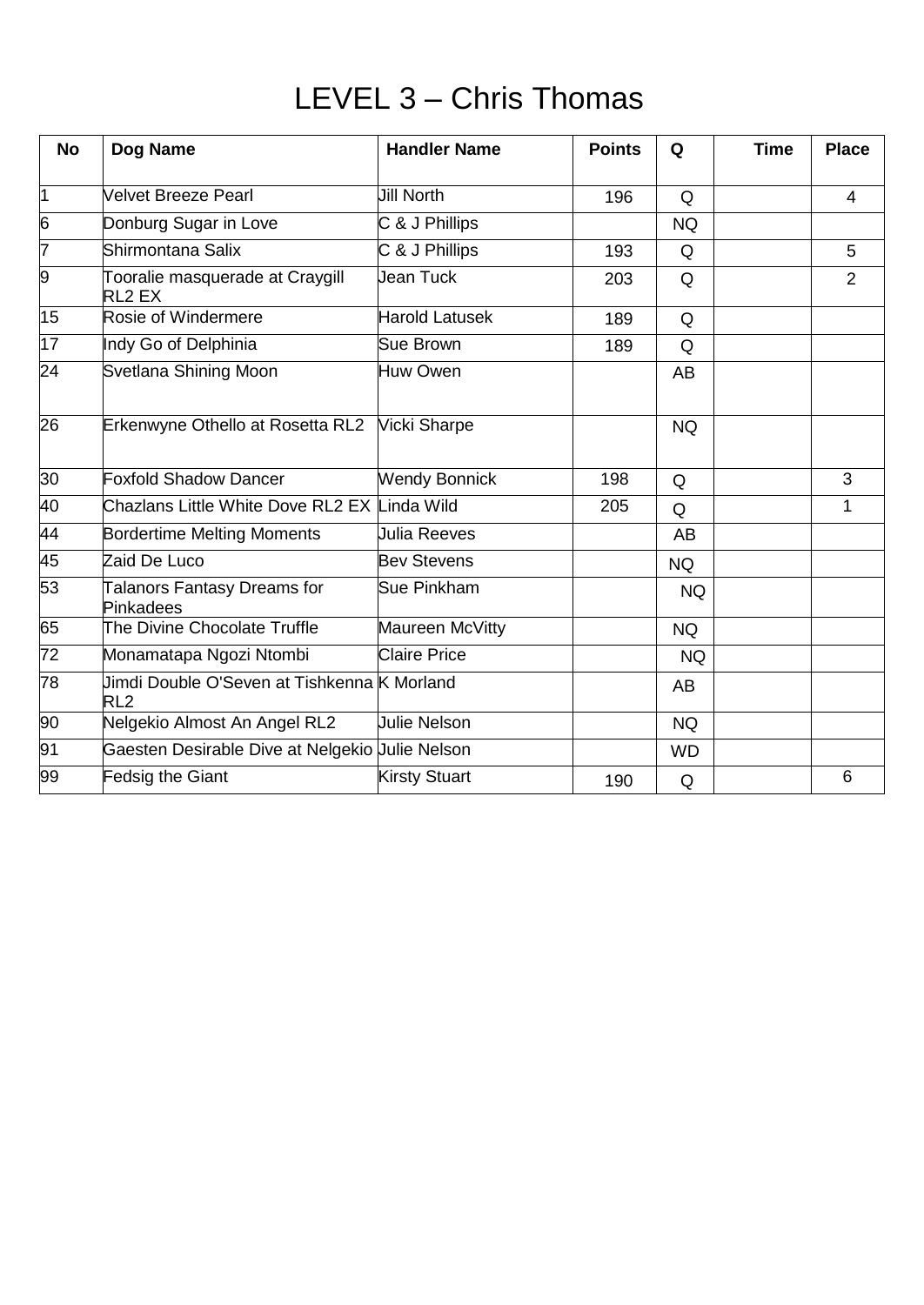### LEVEL 4 – Chris Thomas

| <b>No</b> | Dog Name                   | <b>Handler Name</b>   | <b>Points</b> | Q/        | <b>Time</b> | <b>Place</b>   |
|-----------|----------------------------|-----------------------|---------------|-----------|-------------|----------------|
|           |                            |                       |               | <b>NQ</b> |             |                |
| 4         | Magic Genie                | Barbara Thompson      | 201           | Q         |             | $\overline{2}$ |
| 6         | Donburg Sugar in Love      | C & J Phillips        | 174           | <b>NQ</b> |             |                |
| 17        | Indy Go of Delphinia       | Sue Brown             | 178           | Q         |             | 5              |
| 45        | Zaid De Luco               | <b>Bev Stevens</b>    |               | <b>NQ</b> |             |                |
| 47        | Vicmans In The Know        | Maureen Grindey       | 183           | Q         |             | 4              |
| 62        | Take it to the Max         | Klair Jones           | 205           | Q         |             | 1              |
| 66        | Moloko Summer Soltice      | Christine Hughes      | 194           | Q         |             | 3              |
| 72        | Monamatapa Ngozi Ntombi    | <b>Claire Price</b>   |               | <b>NQ</b> |             |                |
| 75        | Light the Blue Touch Paper | <b>Helen Chetwynd</b> |               | <b>NQ</b> |             |                |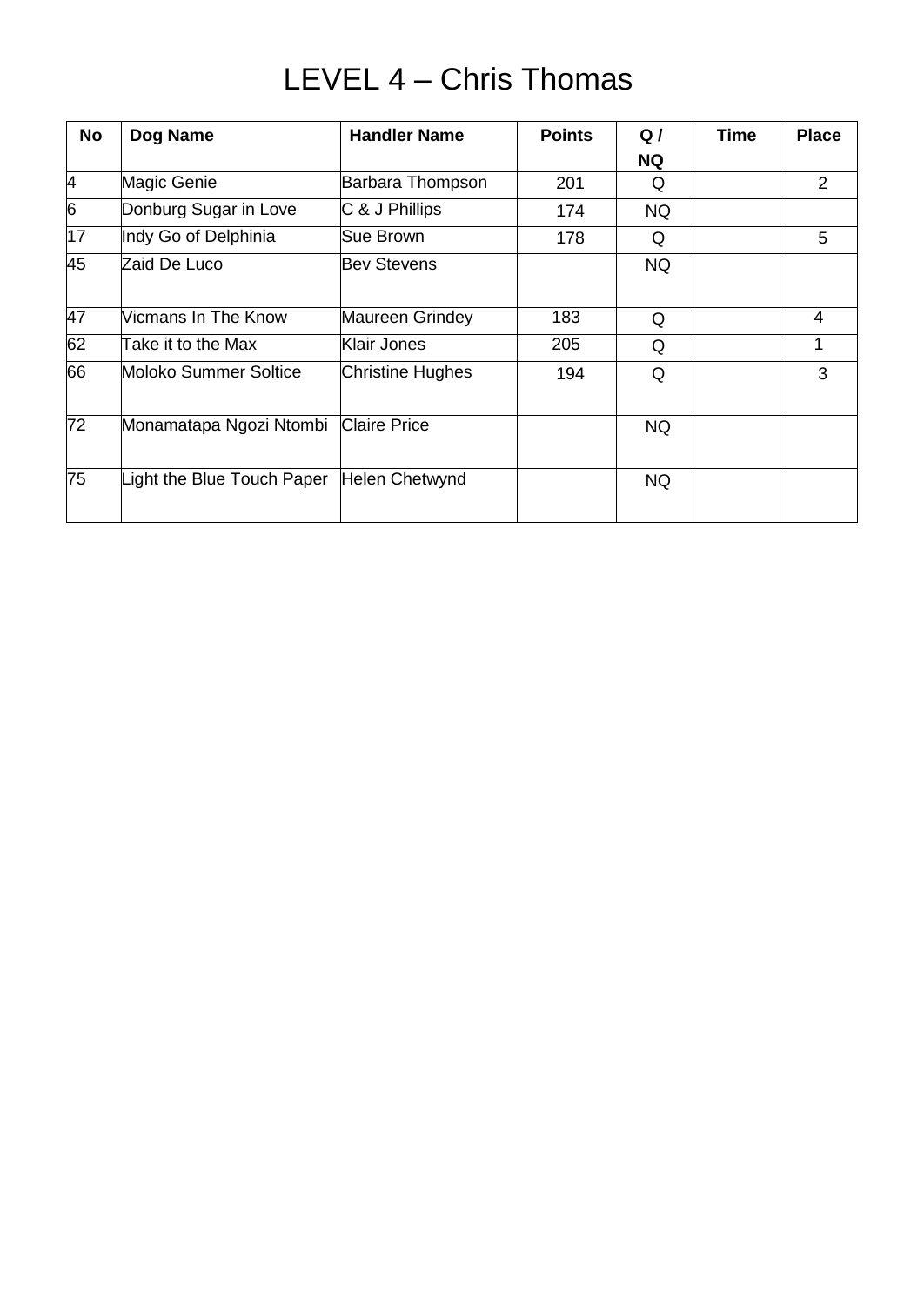## LEVEL FIVE – Jay Kanzaria

| <b>No</b>       | Dog Name                                            | <b>Handler Name</b>            | <b>Points</b> | Q         | <b>Time</b> | <b>Place</b> |
|-----------------|-----------------------------------------------------|--------------------------------|---------------|-----------|-------------|--------------|
|                 |                                                     |                                |               | <b>NQ</b> |             |              |
| $\overline{8}$  | Saunderswood Fire Fly of Craygill<br><b>AWB RL4</b> | <b>Jean Tuck</b>               | 192           | Q         |             | 3            |
| $\overline{21}$ | <b>Kirkpeg Guinevere</b>                            | Jeaneatte Andrusin<br>184<br>Q |               | 5         |             |              |
| 51              | Millsfield Spicy Tikka                              | David Wassell                  | 177           | <b>NQ</b> |             |              |
| 66              | Moloko Summer Soltice                               | Christine Hughes               | 176           | <b>NQ</b> |             |              |
| 68              | Camusmor Shooting Star over<br>Ruddyduck RL4        | <b>Rachel Bradley</b>          | 185           | Q         |             | 4            |
| $\overline{74}$ | <b>Icabod Glory</b>                                 | <b>Ruth Bryant</b>             | 199           | Q         |             |              |
| 89              | Gaesten Zippy Zingo RL4                             | <b>Julie Nelson</b>            | 184           | Q         |             |              |